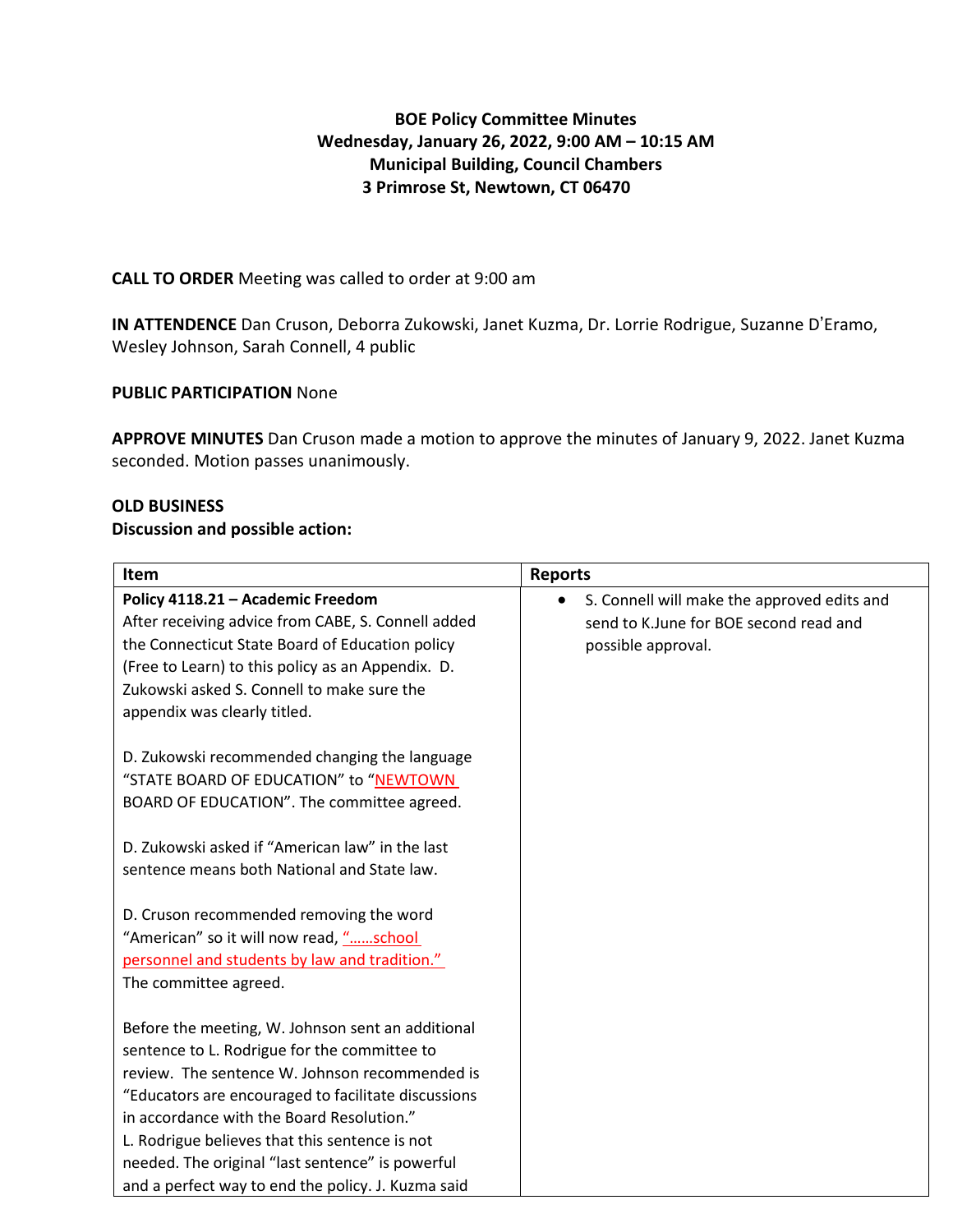| she feels like the new sentence is an "add on". |  |
|-------------------------------------------------|--|
| The committee agreed to keep the end of the     |  |
| policy as is.                                   |  |

# **NEW BUSINESS**

# **Discussion and possible action:**

| Item                                                  | <b>Reports</b>                                        |
|-------------------------------------------------------|-------------------------------------------------------|
| Policy 4111.1/4211.1 - Equal Employment               | S. Connell will invite W. Johnson and S.              |
| <b>Opportunity/ Plan for Minority Recruitment and</b> | D'Eramo to this policy meeting.                       |
| <b>Selection</b>                                      | S. Connell will send both policies to W.<br>$\bullet$ |
| This policy was reviewed by the committee in May      | Johnson, S. D'Eramo and L. Rodrigue for               |
| 2020. W. Johnson recently reviewed this policy and    | review.                                               |
| originally did not have any issue with the language.  |                                                       |
| D. Zukowski had some concerns about the               |                                                       |
| language in the second and third paragraph. D.        |                                                       |
| Zukowski asked why the list of protected groups       |                                                       |
| does not include ethnicity.                           |                                                       |
| S. D'Eramo said that the language is taken directly   |                                                       |
| from Shipman and Goodwin. The only word that          |                                                       |
| needs to be added is "alienage" which has been        |                                                       |
| added in the last year.                               |                                                       |
| W. Johnson replied that "color" and "ethnicity" can   |                                                       |
| be interchangeable.                                   |                                                       |
|                                                       |                                                       |
| D. Zukowski asked why the list of protected groups    |                                                       |
| is not included in the preamble of the 1-6 lists in   |                                                       |
| the third paragraph.                                  |                                                       |
|                                                       |                                                       |
| After discussion, the committee agreed that these     |                                                       |
| two policies "Equal Employment Opportunity" and       |                                                       |
| "Plan for Minority Recruitment and Selection" need    |                                                       |
| to be two separate policies because they are very     |                                                       |
| different topics. S. Connell will send the two        |                                                       |
| separate policies to W. Johnson, L. Rodrigue and S.   |                                                       |
| D'Eramo to review and edit.                           |                                                       |
| Policy 4000 - Concepts and Roles in Personnel         | S. Connell will send to K. June for BOE review.       |
| S. D'Eramo said this policy was the first policy      |                                                       |
| reviewed in the 4000 series back in May 2020. The     |                                                       |
| committee did not have any questions regarding        |                                                       |
| this policy.                                          |                                                       |
| <b>Policy 4100 - Certified Personnel</b>              | S. Connell will send to K. June for BOE review.       |
| S. D'Eramo said this policy was reviewed in May       |                                                       |
| 2020. It is a basic policy about staffing for the     |                                                       |
| District.                                             |                                                       |
| D. Zukowski asked why there is emphasis on a full     |                                                       |
| time position and not part time positions.            |                                                       |
| D. Cruson said that it could become a logistical      |                                                       |